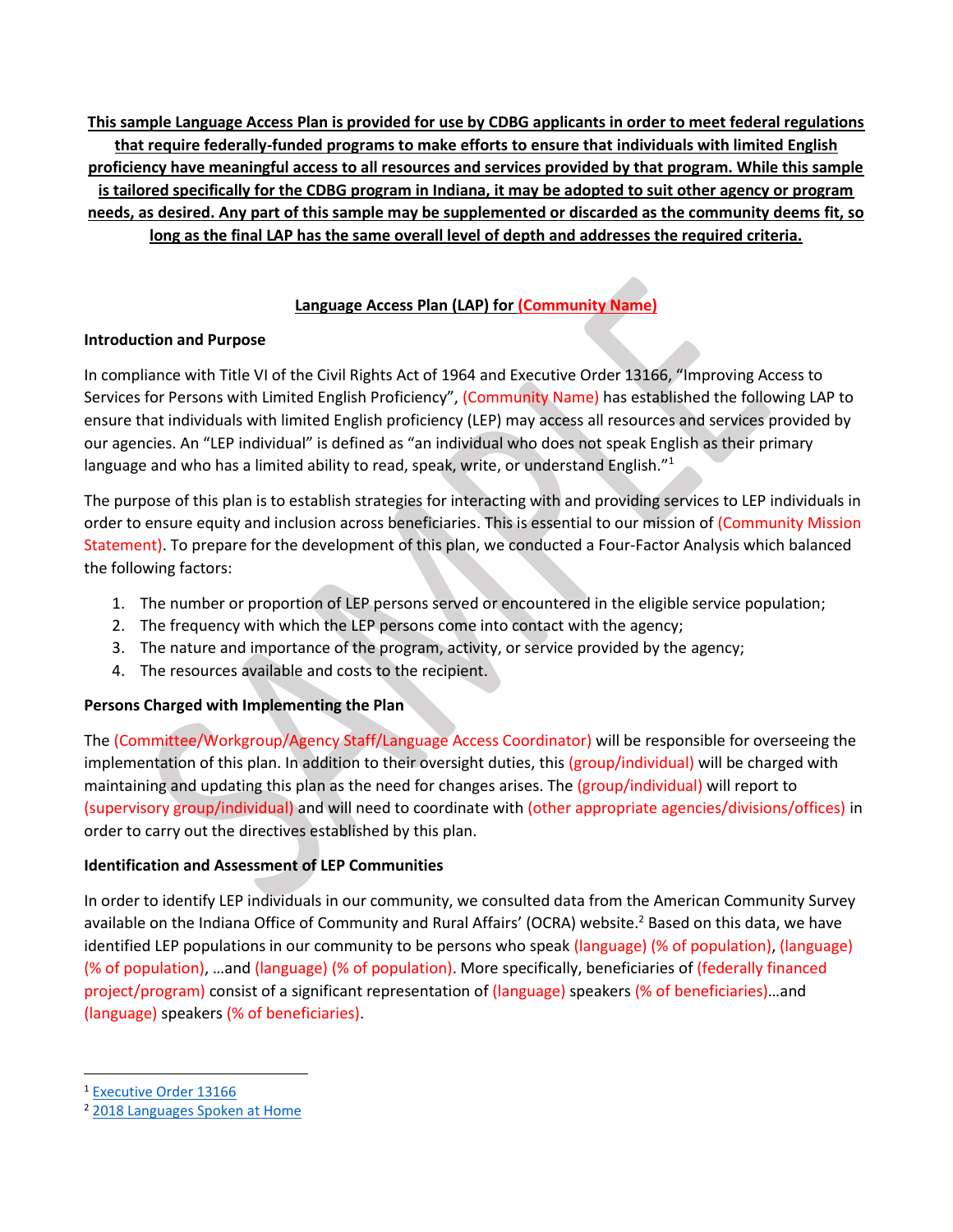As our community evolves over time, we will continue to monitor shifts in our population's demographics through (annual/biennial/other) assessments to ensure that we are adequately tracking LEP representation in our jurisdiction. We will also work to identify LEP individuals in our normal encounters with the public by (choose at least one; may include others not listed here):

- Assuming LEP if communication seems impaired;
- Responding to individual requests for language assistance services;
- Relying on self-identification by the non-English speaker or LEP individual;
- Asking open-ended questions to determine language proficiency;
- Using "I Speak" language identification cards or posters;
- Collecting and recording primary language data from individuals when they first engage with our programs and services.

#### **Language Assistance Services**

It is our understanding that these LEP individuals may interact with our staff in a number of ways (choose all that apply; may include others not listed here):

- Participation in competitive programs;
- Outreach programs;
- Hotlines or information line calls;
- Public meetings and hearings;
- Public access to agency websites;
- Written materials or complaints;
- Agency brochures.

Due to the variety of encounters that LEP individuals may have with our agencies, a variety of language assistance services will be provided and advertised to these individuals. To determine the extent of language assistance services provided, we relied on our Four-Factor Analysis and identified the following groups as meeting the 1,000 or 5% LEP threshold for the provision of language assistance services (list as many as applicable):

- Language (#, % of population)
- Language (#, % of population)
- Language (#, % of population)

For these LEP populations, both oral and written language assistance services will be provided.

### Oral Language Assistance

Oral language assistance may be necessitated by encounters with LEP individuals either over the phone, in person, or at public hearings. When one of these encounters occurs, staff members will carry out the following protocol:

### *For communication over the phone:*

The staff member will first make an effort to identify the primary language of the individual. If that staff member is approved as bilingual in the individual's primary language by the agency, then that staff member may assist the LEP individual directly. If the staff member has not been approved as bilingual in that language, then that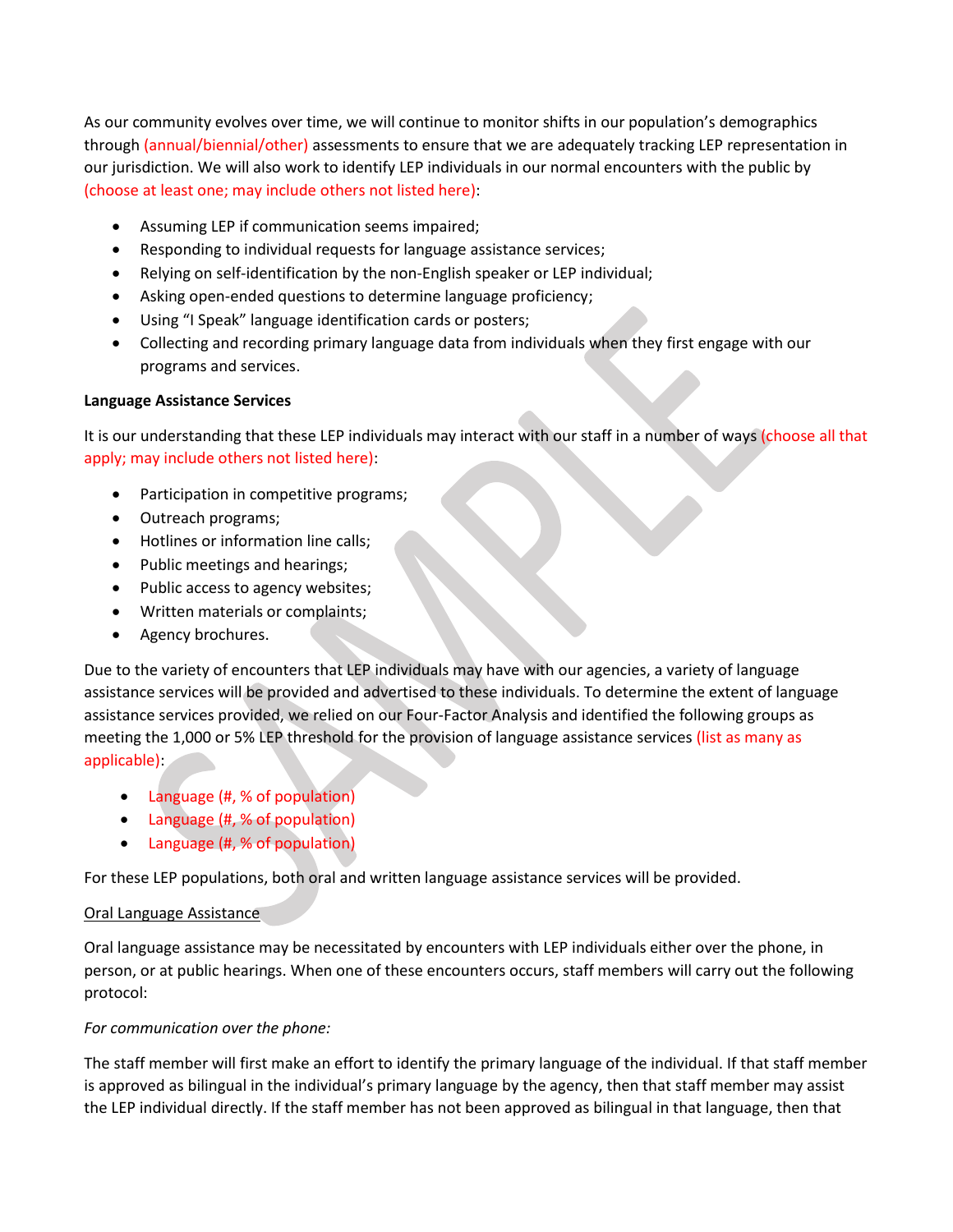staff member will transfer the call to another staff member who has been approved as bilingual, as listed in the Staff Directory. If no bilingual staff member is available to assist the individual, then a (telephone language translation service (e.g., 3-1-1 service); approved volunteer from the community; interpreter for hire; etc.) may be used to communicate with the LEP individual.

## *For communication in person*:

The staff member will first make an effort to identify the primary language of the individual, using an "I Speak" language card if necessary. If that staff member is approved as bilingual in the individual's primary language by the agency, then that staff member may assist the LEP individual directly. If the staff member has not been approved as bilingual in that language, then that staff member will contact another staff member who has been approved as bilingual, as listed in the Staff Directory, to come and assist the individual. If no bilingual staff member is available to assist the individual, then a (telephone language translation service (e.g., 3-1-1 service); approved volunteer from the community; interpreter for hire; etc.) may be used to communicate with the LEP individual.

## *For public hearings (Choose one of the following paragraphs):*

An approved interpreter will be automatically provided for the languages previously identified at all public hearings.

In all public notices of hearings, we will announce in the languages previously identified that an approved interpreter will be provided at the hearing upon advance request. A phone number will be provided in the notice for LEP individuals to call and request the interpreter.

### Written Language Assistance

Written language assistance may be necessitated for a number of documents, notices, advertisements, forms, etc. "Vital documents" will be translated proactively and made accessible to the LEP communities previously identified. Documents will be classified as "vital" by balancing the frequency of contact that LEP individuals have with the document, the importance and potential consequences associated with the document, and organizational resources. Anecdotal evidence and data will be used to support these classifications, as it becomes available. Documents not considered vital will be available for oral or written translation upon request. Translated documents will also be accompanied with the following disclaimer:

*"We are providing the translation to you merely as a convenience to assist in your understanding of your rights and obligations. The English language version of this document is the official, legal, controlling document. This translated document is not an official document."*

In addition to vital documents, all notices of public hearings will include a section with key information (date, time, location, and subject matter) translated into the primary languages of the LEP communities previously identified.

### **Guidelines for Interpreters and Translators**

While no formal certification is required for interpreters, translators, or staff members listed in the Staff Directory as bilingual, individuals providing interpretation or translation services must:

 Be proficient in and able to communicate information accurately in both English and the other applicable language;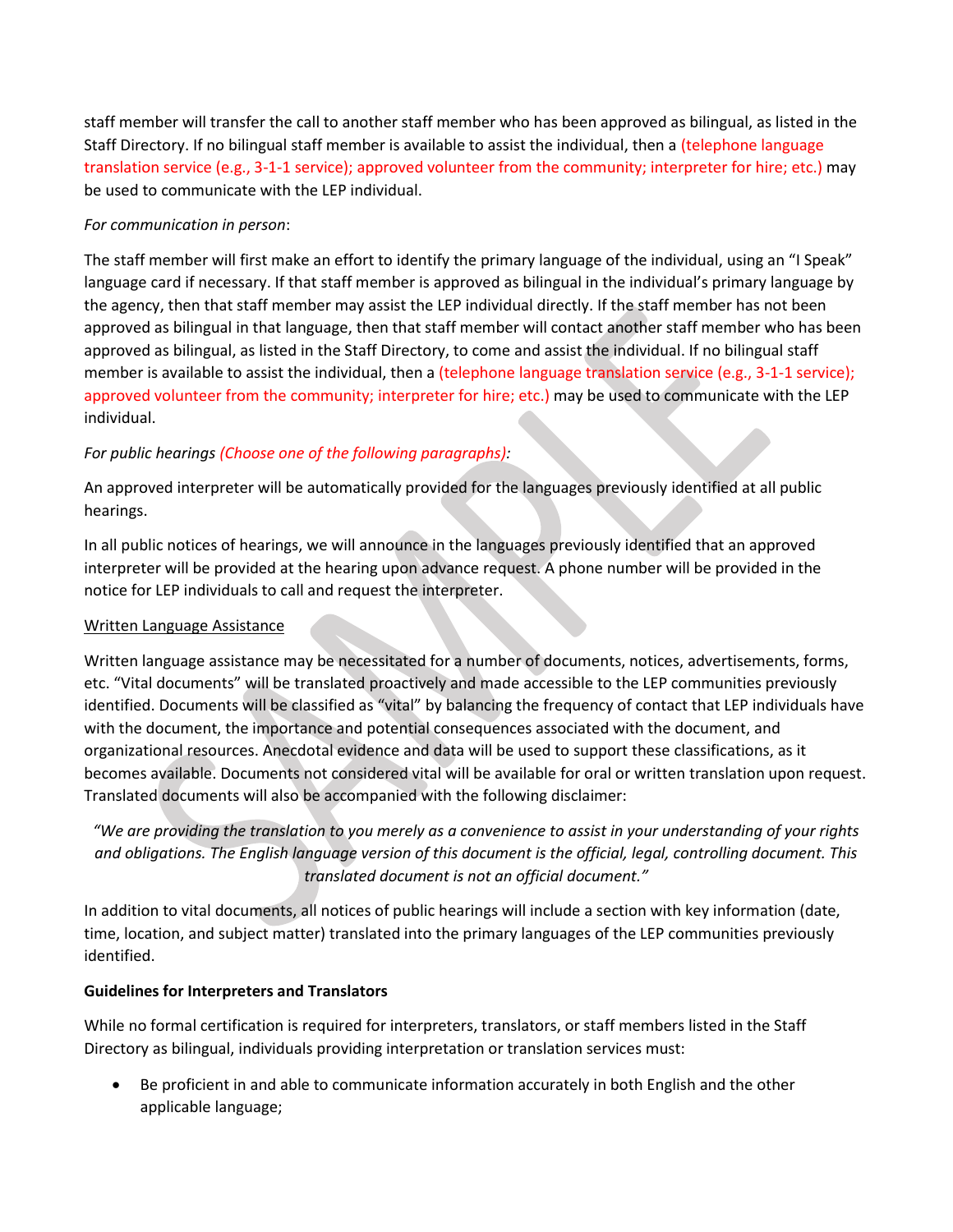- Understand agency-specific terminology;
- Act in an ethical manner and ensure confidentiality and impartiality in their role as an interpreter/translator;
- Be aware of regionalisms and be able to provide the most appropriate interpretation in a consistent manner.

LEP individuals may bring another individual to provide interpretation who has not been approved for formal interpretation services by the agency. During these encounters, staff will:

- Inform the LEP individual that free language assistance services are provided;
- Use a formal interpreter instead of the informal interpreter, especially if the subject matter of the encounter may be prone to conflicts of interest;
- Avoid the use of minors as informal interpreters unless there is an extreme and immediate need.

When working with an interpreter, formal or informal, agency staff should:

- Explain to the interpreter the purpose of the communication and the information to be conveyed;
- Briefly explain to the interpreter technical terms that may come up during the communication;
- Avoid the use of acronyms, double negatives, and contractions;
- Speak in short sentences that contain one idea at a time;
- Talk to the applicant and not to the interpreter;
- Enunciate clearly and wait for the interpreter to finish before continuing to the next idea.

### **Providing Notice of Language Assistance Services**

To ensure that members of LEP communities are aware of the free language assistance services provided to them, the following marketing and outreach steps will be taken (choose at least one; may include others not listed here):

- Provide "I Speak" language identification cards to front office staff;
- Include non-English instructions on telephone menus;
- Place translated materials in conspicuous locations describing different services;
- Update non-English content on the agency/program website;
- Distribute translated materials to schools and community organizations that explain how to access language assistance services;
- Publish notices in non-English media about programs and services offered;
- Provide notification of services with (application, certification, marketing, other) materials.

### **Training Staff on LEP Policies and Services**

All staff will receive training on the importance of providing meaningful information and services to LEP communities in a way that they can understand. This training will be included as part of New Employee orientation and refresher training will be provided periodically at staff meetings. After completion of the training, staff should understand:

- Their obligation to provide meaningful access to information and services to LEP individuals;
- The protocol for handling various encounters with LEP individuals, as established by this plan;
- How to use the Staff Directory to identify approved bilingual staff members;